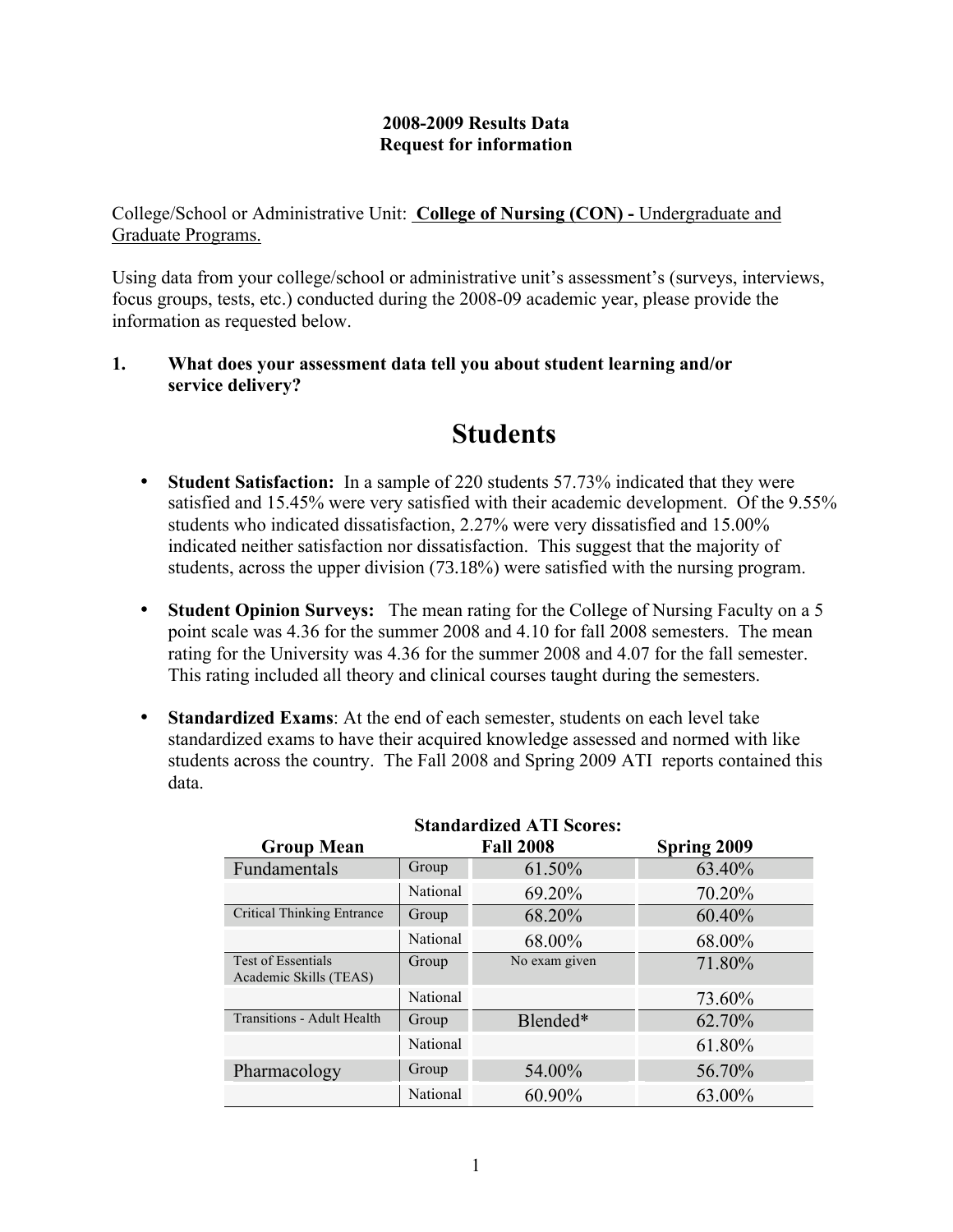| Adult Health I                | Group    | Blended* | Blended* |
|-------------------------------|----------|----------|----------|
|                               | National |          |          |
| Child Health                  | Group    | 66.70%   | 64.4%    |
|                               | National | 61.70%   | 61.90%   |
| Child Bearing                 | Group    | 71.60%   | 71.30%   |
|                               | National | 68.50%   | 71.80%   |
| Adult Health II               | Group    | Blended* | Blended* |
|                               | National |          |          |
| Mental Health                 | Group    | 73.80%   | 76.70%   |
|                               | National | 67.70%   | 71.00%   |
| <b>Community Health</b>       | Group    | 62.50%   | 69.20%   |
|                               | National | 65.40%   | 71.70%   |
| Leadership/Management         | Group    | 65.20%   | 63.60%   |
|                               | National | 70.90%   | 68.10%   |
| Comprehensive Predictor       | Group    | 68.90%   | 73.10%   |
|                               | National | 70.60%   | 72.20%   |
| <b>Critical Thinking Exit</b> | Group    | 58.10%   | 76.00%   |
|                               | National | 70.30%   | 70.30%   |

 \* Scores will be provided when Semester II, IV and LVN-BSN groups can be separated.

• **Exit Interviews**: **Undergraduate Students:** One-hundred-sixteen students of the Fall 2008 and Spring 2009 graduating class participated in the Exit Interviews. The satisfaction ratings were:

| <b>Area Assess</b>                   | <b>Very</b><br><b>Dissatisfied</b> | Somewhat<br><b>Dissatisfied</b> | Somewhat<br><b>Satisfied</b> | <b>Very</b><br><b>Satisfied</b> |
|--------------------------------------|------------------------------------|---------------------------------|------------------------------|---------------------------------|
| Academic Advisement                  | 16%                                | 22%                             | 45%                          | 17%                             |
| Availability of Faculty              | 10%                                | 19%                             | 54%                          | 17%                             |
| <b>Attention to Student Concerns</b> | 28                                 | 21%                             | 39%                          | 12%                             |
| Clinical Expertise of Faculty        | $4\%$                              | $7\%$                           | 37%                          | 52%                             |
| <b>Content Expertise of Faculty</b>  | $7\%$                              | 8%                              | 47%                          | 38%                             |
| <b>LRC</b> Facilities                | 9%                                 | 9%                              | 45%                          | 37%                             |
| <b>Computer Access</b>               | $7\%$                              | 6%                              | 33%                          | 54%                             |
| <b>Skills Lab Faculty</b>            | $7\%$                              | 16%                             | 50%                          | 27%                             |
| Availability of Administration       | 15%                                | 22%                             | 43%                          | 19%                             |
| Helpfulness of Office Staff          | $8\%$                              | 14%                             | 38%                          | 40%                             |
| Preparation for Exit<br>Exam         | 21%                                | 18%                             | 33%                          | 28%                             |
| Preparation for NCLEX                | 16%                                | 11%                             | 39%                          | 32%                             |
| <b>Clinical Facilities</b>           | $4\%$                              | $5\%$                           | 40%                          | 51%                             |
| Overall Experience                   | 6%                                 | 25%                             | 46%                          | 23%                             |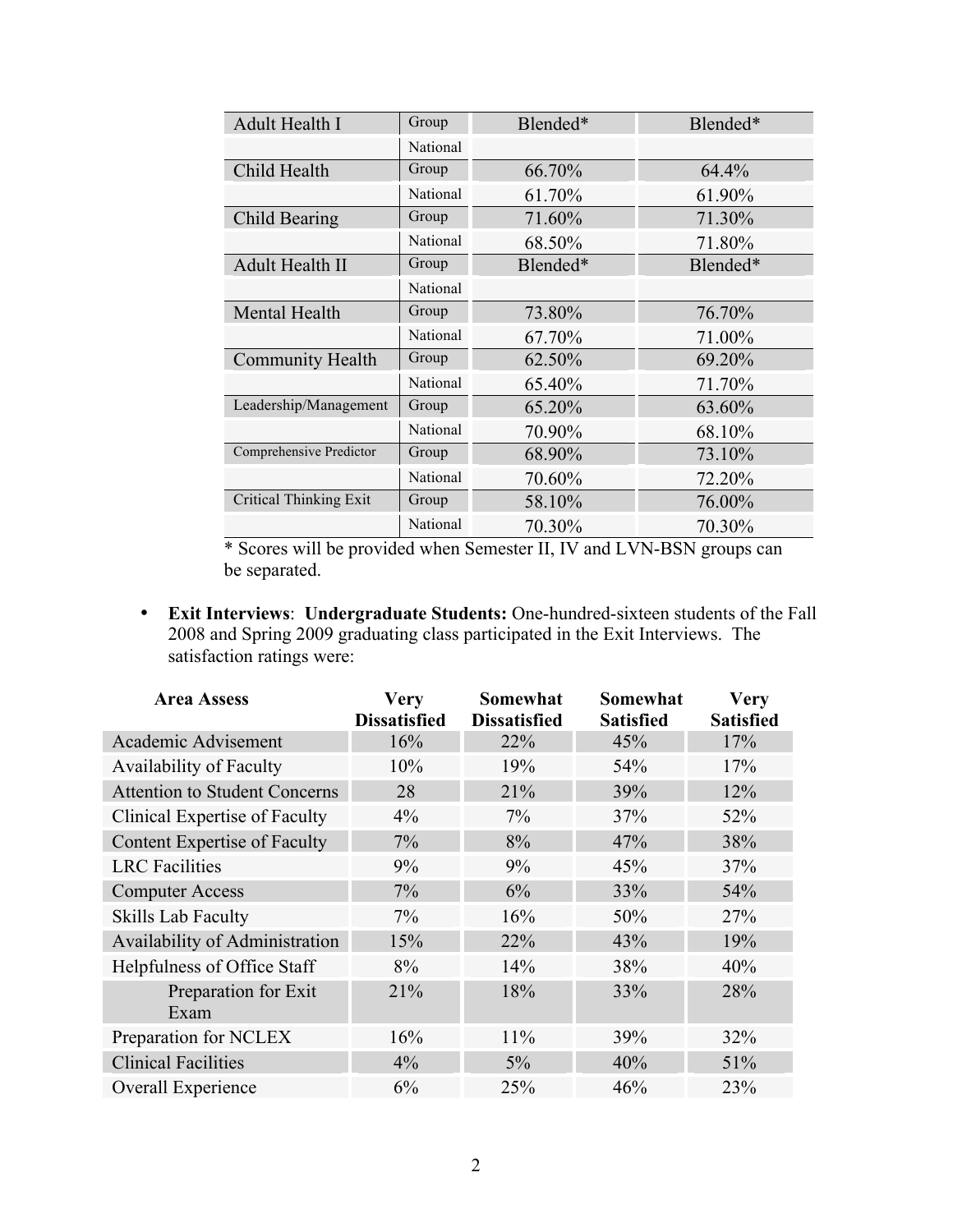• **Exit Interviews – Graduate Students**: Twenty-three graduate students participated in an Exit Interview. These students graduated during the Fall 2008 - Spring 2009 academic year. The satisfaction ratings were:

|                                            |                                    |                 | <b>Neutral</b> |       |                          |
|--------------------------------------------|------------------------------------|-----------------|----------------|-------|--------------------------|
|                                            | <b>Strongly</b><br><b>Disagree</b> | <b>Disagree</b> |                | Agree | <b>Strongly</b><br>Agree |
| Educational<br>goals met                   |                                    |                 |                | 70%   | 30%                      |
| Flexibility of<br>program                  |                                    | 13%             | 13%            | 43%   | 30%                      |
| Use evidenced<br>based research            |                                    | $5\%$           | $5\%$          | 55%   | 36%                      |
| Collaborate with<br>others                 |                                    |                 | 18%            | 50%   | 32%                      |
| Analyze<br>standards                       |                                    |                 | 14%            | 55%   | 32%                      |
| Incorporate<br>professional<br>values, etc |                                    |                 |                | 64%   | 36%                      |
| Integrate<br>knowledge, etc                |                                    |                 | $5\%$          | 59%   | 36%                      |
| Demonstrate<br>competency                  |                                    |                 |                | 55%   | 45%                      |
| Deliver<br>specialized care                |                                    |                 | $5\%$          | 55%   | 41%                      |
|                                            |                                    |                 |                |       |                          |

### **Areas Assessed:**

• **Student Services:** The Student Services Survey indicated the following level of use in the fall of 2008 and Spring 2009 based on 220 students completing a 5 point ranking of use scale, where  $1=0$  times;  $2=1-2$  times;  $3=3-5$  times;  $4=6-8$  times; and 5=9 or more times. The data was from students in Semesters I-V.

| Services                  | N   | None   | $1-2 \times$ | 3-5 times | 6-8 times | $9+$ times |
|---------------------------|-----|--------|--------------|-----------|-----------|------------|
| <b>Health Center</b>      | 219 | 88.13% | 5.94%        | 2.28%     | .46%      | $3.2\%$    |
| <b>Counseling Service</b> | 219 | 73.52% | 19.63%       | 5.94%     | $0.0\%$   | $.91\%$    |
| <b>UTEAS</b>              | 216 | 96.76% | 2.78%        | .46%      | $0.0\%$   | $0.0\%$    |
| Fitness Equip.            | 220 | 84.09% | 07.73%       | 05.45%    | $0.0\%$   | 2.73%      |
| Trainer                   |     |        |              |           |           |            |
| Financial Aid             | 220 | 54.55% | 20.91%       | 12.27%    | $6.36\%$  | 5.91%      |
| Academic Advisor          | 220 | 35.00% | 43.18%       | 16.36%    | 2.73%     | 2.73%      |
| Health literature         | 218 | 11.93% | 23.39%       | 19.72%    | 10.09%    | 34.86%     |
| access                    |     |        |              |           |           |            |

### **Student Services Survey Results**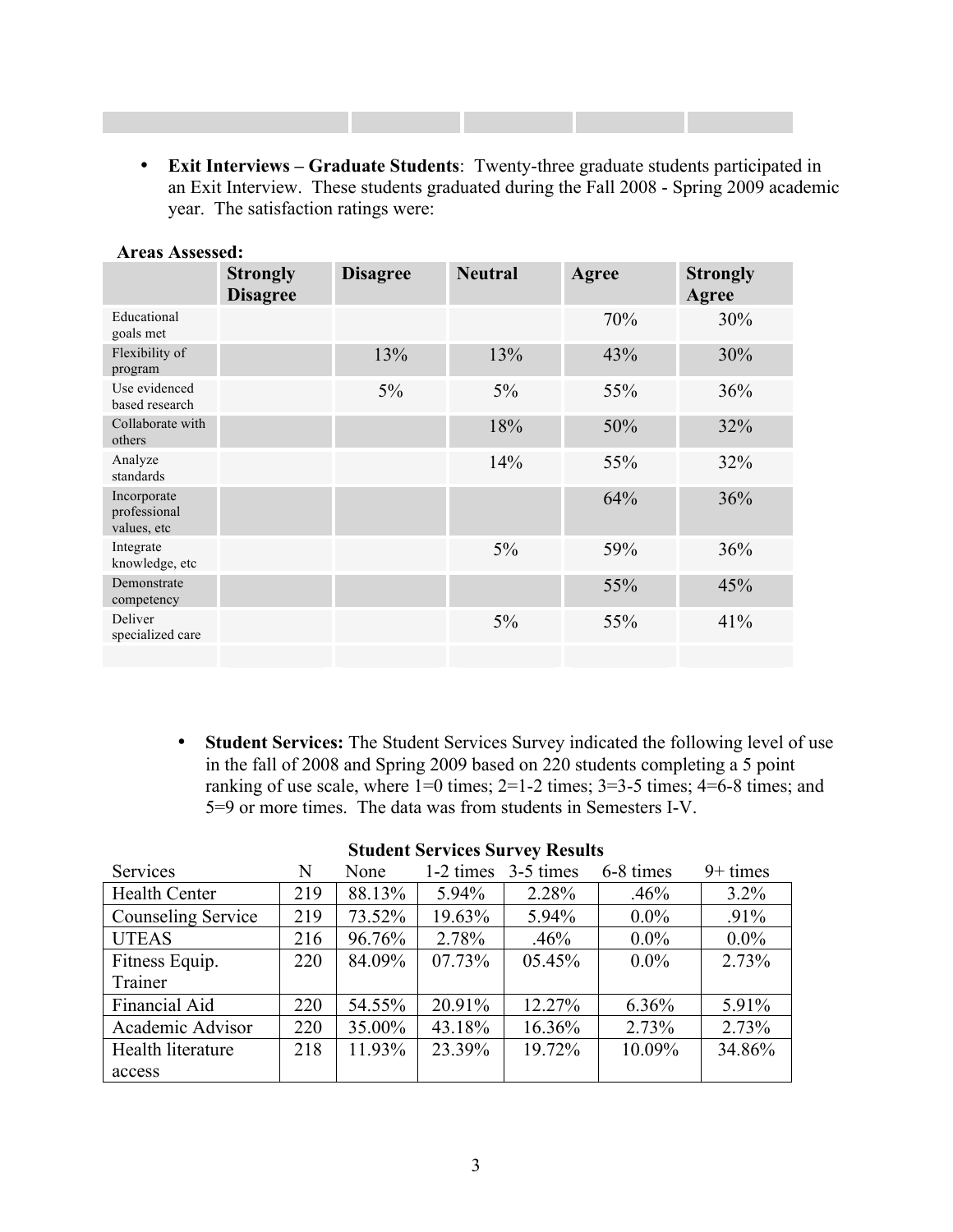# **Program Effectiveness**

- **The Graduate Credentialing Examination:** The passage rate for the National Certification Examination (AANC or AANP) for nurse practitioners at the graduate level was 100% for 2008.
- **The Undergraduate Licensure Examination:** The passage rate for the baccalaureate nursing graduate on the NCLEX Examination was 96.51% for 2008-2009. The results for the May 2009 graduating class should be complete by late August 2009.

| Date of Graduation | Performance on Licensure Examination First |            |            |  |  |
|--------------------|--------------------------------------------|------------|------------|--|--|
|                    | Testing                                    |            |            |  |  |
|                    | Number Testing<br>Number<br>Percentage     |            |            |  |  |
|                    |                                            | Passing    | Passing    |  |  |
| May 2009           | In Process                                 | In Process | In Process |  |  |
| December 2008      | 61                                         | 60         | 98.36%     |  |  |
| August 2008        | 6                                          |            | 83.30%     |  |  |
| May 2008           | 19                                         | 18         | 94.74%     |  |  |
| Total              | 86                                         | 83         | 96.51%     |  |  |

#### **2008-09 Licensure Examination Results**

• **One and Five Year Post Graduation Survey - Undergraduate Program :**  The satisfaction results of the survey for 2008-2009 was 92.86%.

#### **Undergraduate Level of Satisfaction with Program Preparation**

| Very Dissatisfied | $0\%$     |
|-------------------|-----------|
| Dissatisfied      | $0\%$     |
| Neither           | $07.14\%$ |
| Satisfied         | 42.86%    |
| Very Satisfied    | 50.00%    |

• **One and Five Year Post Graduation Survey – Graduate Program:** Twentyfive graduates responded to the post graduation survey sent out during the 2007- 2008 year. The results showed a 80% level of satisfaction.

| Very Dissatisfied | $4\%$      |
|-------------------|------------|
| Dissatisfied      | $0\%$      |
| Neither           | 16%        |
| Satisfied         | <b>28%</b> |
| Very Satisfied    | $52\%$     |

#### **Graduate Level of Satisfaction with Program Preparation**

## **Form A-1 Data**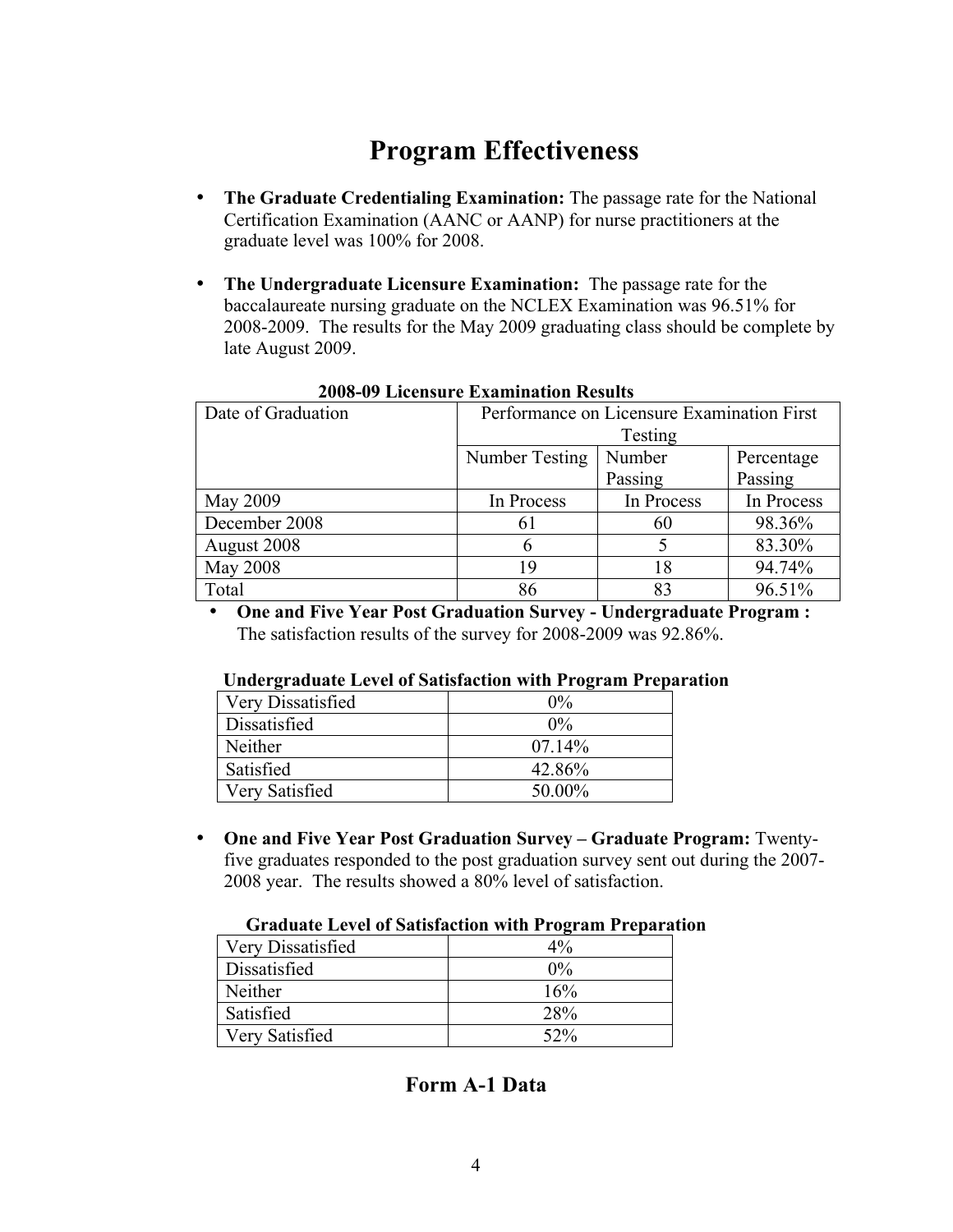## **Undergraduate Program Outcomes (Competencies) Attained**

| <b>Program Objectives</b>                         |          | $\overline{2}$ | 3      |        |        | $+\equiv 0/6$ |
|---------------------------------------------------|----------|----------------|--------|--------|--------|---------------|
| Integrate knowledge and theories from nursing,    | $\theta$ | $\Omega$       | 14.29% | 35.71% | 50.00% | 85.71%        |
| the sciences, and humanities to guide nursing     |          |                |        |        |        |               |
| practice.                                         |          |                |        |        |        |               |
| Use the nursing process in a variety of roles and | $\Omega$ | $\theta$       | 21.43% | 35.71% | 42.66% | 78.37%        |
| settings to promote, maintain, and restore health |          |                |        |        |        |               |
| for individuals, families, groups, and            |          |                |        |        |        |               |
| communities.                                      |          |                |        |        |        |               |
| Integrate critical thinking, problem-solving,     | $\Omega$ | $\theta$       | 07.14% | 42.86% | 50.00% | 92.86%        |
| communication and leadership skills within the    |          |                |        |        |        |               |
| professional nursing practice setting.            |          |                |        |        |        |               |
| Apply information and healthcare technology in    | $\theta$ | $\Omega$       | 07.14% | 42.86% | 50.00% | 92.86%        |
| the delivery of innovative nursing care for       |          |                |        |        |        |               |
| diverse populations.                              |          |                |        |        |        |               |
| Collaborate with individuals, families, groups,   | $\theta$ | $\Omega$       | 07.14% | 57.14% | 35.71% | 92.85%        |
| communities and health care providers in the      |          |                |        |        |        |               |
| coordination and provision of health care.        |          |                |        |        |        |               |
| Incorporate research findings in nursing          | 07.14%   | 07.14%         | 21.43% | 42.86% | 21.43% | 64.29%        |
| practice.                                         |          |                |        |        |        |               |
| Assume responsibility and accountability for      | $\Omega$ | $\Omega$       | 14.29% | 35.71% | 50.00% | 85.71%        |
| nursing practice, community service and           |          |                |        |        |        |               |
| professional growth and development.              |          |                |        |        |        |               |

on a scale of 1-5 (1= not attained, 5=attained)

**2. How will the assessment data (surveys, interviews, focus groups, etc.) be used to improve student learning and/or service delivery?** 

# **Students**

### • **Student Satisfaction**

Student satisfaction has been measured at four points in the student's career.

| 1. During matriculation                                                 | $\sim$ $\sim$            | 73.18% were satisfied    |  |
|-------------------------------------------------------------------------|--------------------------|--------------------------|--|
| 2. At the Exit Interview                                                | <b>Contract Contract</b> | $69.00\%$ were satisfied |  |
| 3&4. One & Five year surveys after graduation $-$ 92.86% were satisfied |                          |                          |  |

The data from 2008-2009 and previous years indicate that as students progress in their nursing careers, their level of satisfaction increases. There was a lowering of satisfaction this year at the time of graduation. The efforts to improve student satisfaction at the exit is discussed in that section below.

The level of satisfaction will continue to be affected by the individual student's stress response to the change involved in learning. That is one explanation for the change in the degree of satisfaction as the students progress and develops more comfort and competence.

 In Semester III the Child-Bearing and Child Health Theory and Clinical courses have been combined to extend the time provided for students to learn to think critically as Family Health Nurses. Formerly, the eight week courses had final examination at the end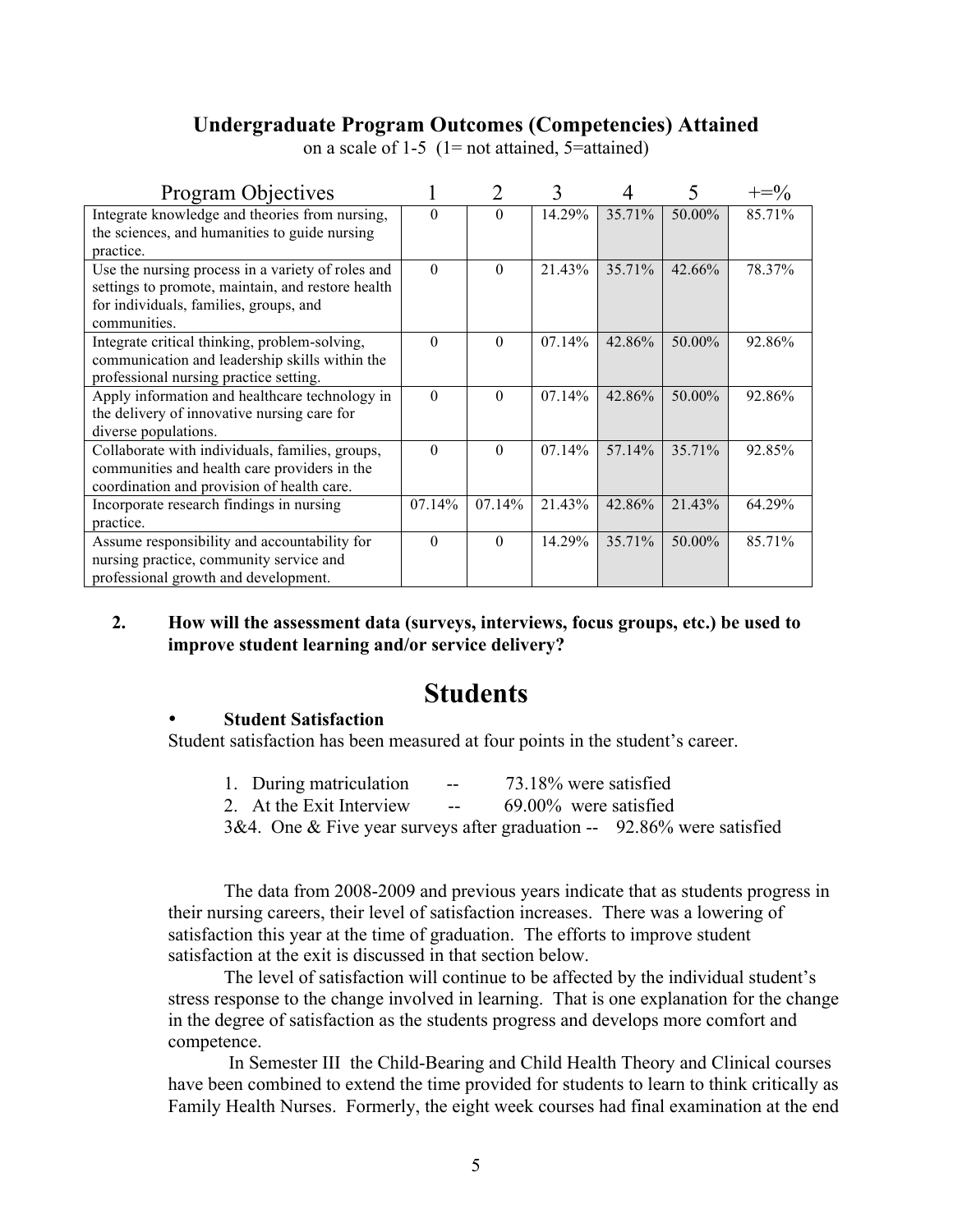of 8-week blocks. They will now have the final examination at the end of the semester. This course structure will follow the same pattern as other courses in the Nursing curriculum.

- **Student Opinion Surveys:** Based on the rating for the College of Nursing and that of the University, the faculty will maintain their current practices and continue to refine their teaching practices based on standardized exam results and over-all performance as indicated in case presentations and clinical evaluations.
- **Standardized Examinations:** The benchmark for the College of Nursing is to have 75% of the standardized examinations class scores exceed the national average scores. The 2008-2009 tentative data indicate that 47.61% of the examination class scores exceeded the national scores. Some scores remain blended and must be separated to determine the final percentages. Semester faculty team meetings are held to review the examination results and plan for strengthening teaching strategies to enhance students performance.
- **Exit Interviews:** At the Exit Interview Forum most of the concerns expressed were related to notification of deadlines so that students would have more time to comply with requirements. Additionally, several students stated that they did not know about the exit examination. Even though the required exit examination has been published since 2001, additional efforts are being made to inform students of the exit requirements during their initial orientation, at nursing convocation, at each semester orientation, in the nursing student handbook, web page and in the university catalog. Efforts are being made continuously to improve the admission, progression and graduation procedures to facilitate the matriculation process.

In the undergraduate program, students indicated the following areas of strength: clinical facilities, computer access, clinical expertise of faculty, content expertise of faculty, LRC facilities, office staff and skills lab faculty. The areas that students identified as needing improvement are: preparation for exit examination, preparation for NCLEX, attention to student concerns, academic advisement, and availability of faculty and administration. The faculty have compared the areas of weakness with the practices of other university nursing programs. Based on a survey of the faculty who have been students all over the country, the college of nursing students have open forums with administration, access through appointments and an open door policy with most faculty. Students often pop in for faculty contact without appointments. More emphasis will be placed on having faculty available based on posted hours. In response to students desiring more guidance and advisement, *The Early-Alert and Early Intervention Program*  has been made available to College of Nursing Students. The outcomes of this program will be available by early September 2009.

In the graduate program, students indicated strength in all areas with the exception of program flexibility. At present, the graduate program has it classes